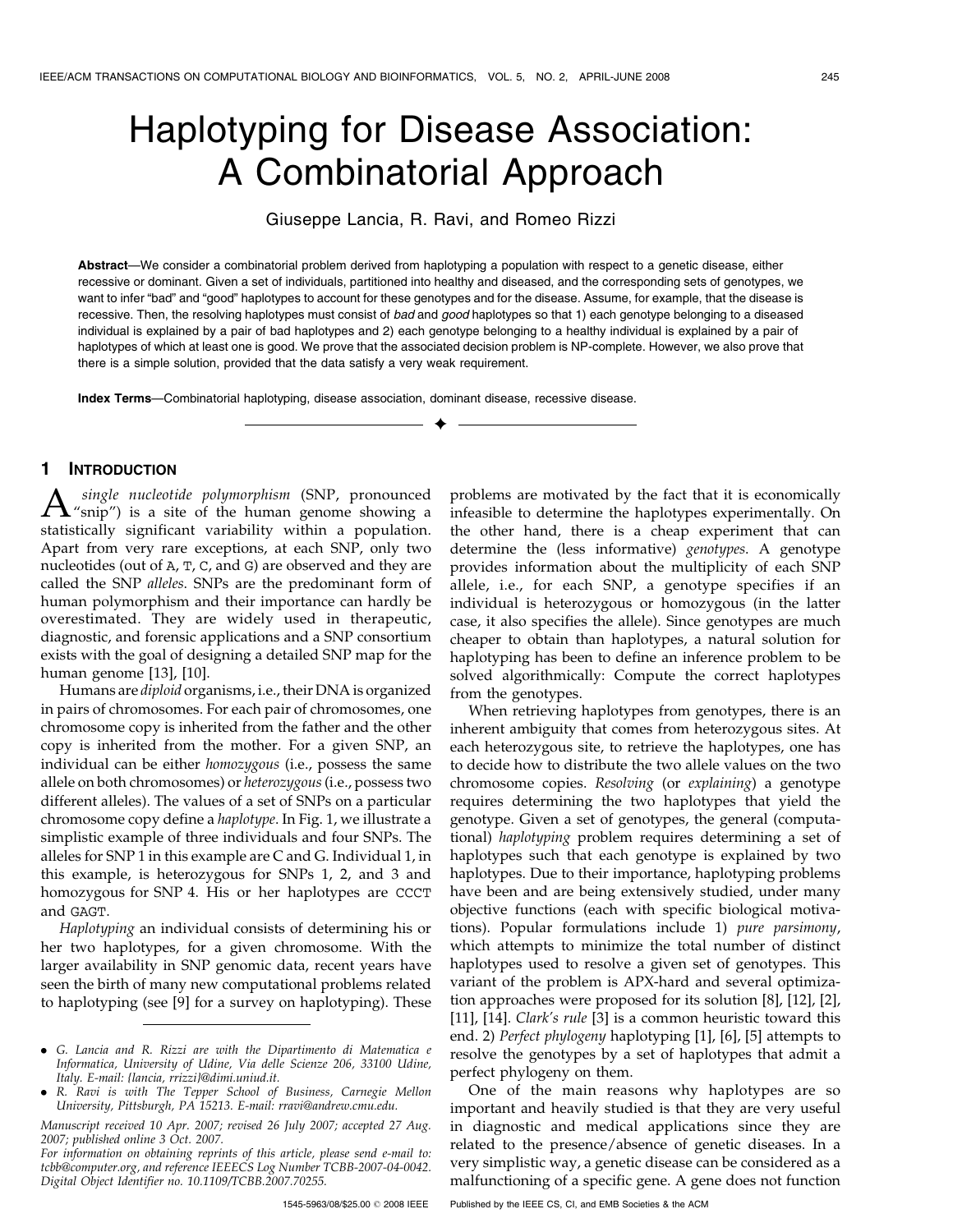| Hapl. 1, paternal: | $t$ aqq $tcc$ C $t$ attt $C$ ccaqqcqc $C$ q $t$ atacttcqacqqq $T$ ctata             |
|--------------------|-------------------------------------------------------------------------------------|
| Hapl. 1, maternal: | taggtccGtatttAccaggcgcGgtatacttcgacgggTctata                                        |
|                    |                                                                                     |
| Hapl. 2, paternal: | $t$ aqq $tcc$ C $t$ att $t$ Accaqq $c$ q $c$ Gq $t$ atact $t$ cqacqqq $T$ c $t$ ata |
| Hapl. 2, maternal: | taggtccGtatttCccaggcgcGgtatacttcgacgggCctata                                        |
|                    |                                                                                     |
| Hapl. 3, paternal: | $t$ aqq $tcc$ C $t$ att $t$ Accaqqcqc $G$ q $t$ atact $t$ cqacqqq $T$ c $t$ ata     |
| Hapl. 3, maternal: | $tagqqccGtatttAccaqqcqcCqtatacttcqacqqqCctata$                                      |

Fig. 1. The haplotypes of three individuals, with four SNPs.

properly when its encoding sequence has been mutated with respect to one of its correct versions. Since each gene is present in two copies (a paternal and a maternal copy), it may be the case that either copy is malfunctioning. A genetic disease is called recessive if a person shows the symptoms of the disease only when both gene copies are malfunctioning. For a recessive disease, one can be a healthy carrier, when one copy is malfunctioning but the other is working properly. Examples of recessive diseases are cystic fibrosis and sickle cell anemia. A genetic disease is called dominant if a person shows the symptoms of the disease when at least one gene copy is malfunctioning. Examples of dominant diseases are Huntington's disease and Marfan's syndrome.

In this paper, we study the problem of haplotyping the genotypes of a population consisting of healthy and diseased individuals. The haplotypes correspond to the gene sequences. Let us call a haplotype corresponding to a sequence encoding a working gene "good" and a haplotype for which the encoded gene is malfunctioning "bad". Henceforth, in the context of haplotyping with respect to a disease, there should exist a coloring into good and bad of the haplotypes inferred from the genotypes that accounts for the disease. In particular, assuming that the disease under study is recessive,

- 1. in each pair of haplotypes inferred from a healthy genotype, at least one of the haplotypes is good or
- 2. in each pair of haplotypes inferred from a diseased genotype, both haplotypes are bad.

Finding the haplotypes and their coloring into good and bad was listed in [7] as an interesting open problem in computational biology. Note that, by reversing the role of good versus bad and of healthy versus diseased, the same conditions can be used to study a dominant disease.

#### 1.1 Our Results

The formal definition of the above problem, called Haplotyping for Disease Association (HDA), will be given in the next section. In this paper, we prove the following main results:

Theorem 1. The problem HDA is NP-complete even when restricted to instances in which there are no two individuals, one healthy and one diseased, with the same genotype.

- Theorem 2. If each genotype has at least two heterozygous sites, then the instance is feasible and the problem is polynomially solvable.
- Theorem 3. If there exists at least one haplotype that can possibly be used to explain all genotypes (i.e., all genotypes are compatible), then the problem is polynomially solvable.

Let us briefly comment on these results. The negative result of Theorem 1 is, in practice, dominated by the positive result of Theorem 2. In real-life instances, it is expected that each genotype has several heterozygous sites so that each instance should be feasible and polynomially solvable. Moreover, in populations where the most frequent alleles have a much higher frequency than the least frequent ones, it can be shown that genotypes are usually compatible, so Theorem 3 applies.

The existence of a partition of the haplotypes into good and bad is a biologically necessary condition for a solution to be correct and, as such, it has been posed as a combinatorial condition for the haplotyping problem. In our proof of Theorem 2, however, we employ a strictly combinatorial argument that derives a mathematically correct but, most likely, biologically meaningless solution (i.e., bad haplotypes will be such that their alleles, once represented as binary values, sum up to a given remainder modulo 3). Therefore, an important contribution of this work is to show that the partitioning condition alone is too weak to capture the essence of the genetic disease under study and that more constraints must be imposed if the solution is to in fact explain the genetic disease.

#### 1.2 Haplotyping as a Combinatorial Problem

Let  $n$  be the number of SNPs we consider. Arbitrarily fix a binary encoding of the two alleles for each SNP (e.g., call the least frequent allele "0" and the other "1"). Once the encoding has been fixed, each haplotype is represented by a binary  $n$ -vector.

For a haplotype  $h$ , we denote by  $h[i]$  the value of its ith component. Given two haplotypes  $h'$  and  $h''$ , their sum is a vector  $h' \oplus h''$ , where the binary operator  $\oplus$  is defined componentwise as

$$
(h' \otimes h'')[i] := \begin{cases} 0, & \text{if } h'[i] = h''[i] = 0, \\ 1, & \text{if } h'[i] = h''[i] = 1, \\ 2, & \text{if } h'[i] \neq h''[i]. \end{cases}
$$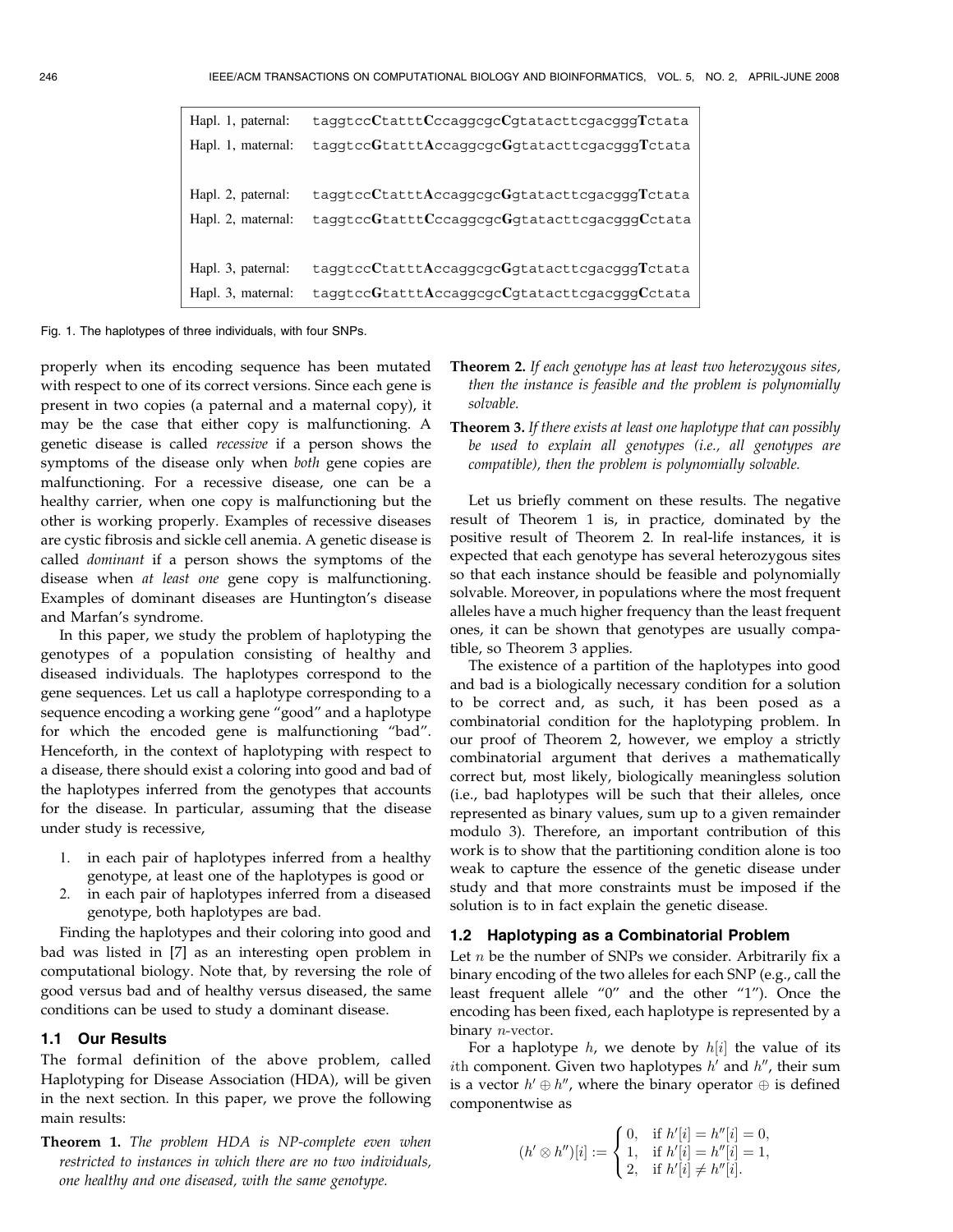| Haplotype 1, paternal: 0 1 0 1 |           |                    |
|--------------------------------|-----------|--------------------|
|                                |           | 2 2 2 1 Genotype 1 |
| Haplotype 1, maternal: 1 0 1 1 |           |                    |
| Haplotype 2, paternal: 0 0 1 1 |           |                    |
|                                |           | 2 2 1 2 Genotype 2 |
| Haplotype 2, maternal: 1 1 1 0 |           |                    |
| Haplotype 3, paternal: 0 0 1 1 |           |                    |
|                                |           | 2 0 2 2 Genotype 3 |
| Haplotype 3, maternal:         | $1\quad0$ |                    |

Fig. 2. Haplotypes and corresponding genotypes.

Any vector  $g \in \{0, 1, 2\}^n$  is called a *genotype*. Therefore, for two haplotypes h' and h'',  $q = h' \oplus h''$  is a genotype. The above notation, which defines the sum of two haplotypes, yielding a genotype, is the standard used in all literature on haplotyping problems.

- **Definition 1 (resolution).** For g, a genotype, a pair of haplotypes  $\{h', h''\}$  such that  $g = h' \oplus h''$  is a resolution of g. The haplotypes  $h'$  and  $h''$  are said to resolve g. Let  $\mathcal G$  be a set of genotypes and  $\mathcal{H}'$  and  $\mathcal{H}''$  be two sets of haplotypes. We say that  $(\mathcal{H}', \mathcal{H}'')$  resolves G if, for every  $g \in \mathcal{G}$ , there exist  $h_1 \in \mathcal{H}'$ and  $h_2 \in H''$  such that  $g = h_1 \oplus h_2$ . We call such a resolution *a* resolution in  $(\mathcal{H}', \mathcal{H}'')$  of *g*.
- **Definition 2 (ambiguity).** Let  $q$  be a genotype. Each position  $i$ such that  $g[i]=2$  is called an ambiguous position. By  $n_2(g)$ , we denote the number of ambiguous positions of g. A genotype is ambiguous if it has more than one resolution, i.e., if  $n_2(g)\geq 2.$

In the biological interpretation, genotype entries with a value of 0 or 1 correspond to homozygous SNP sites, while ambiguous positions correspond to heterozygous sites. In Fig. 2, we illustrate a case of three individuals, showing their haplotypes and genotypes.

**Definition 3 (compatibility).** A haplotype  $h$  is compatible with a genotype g if  $g[i] = h[i]$  for  $g[i] \neq 2$ . Two genotypes g and g are compatible if  $g[i] = g'[i]$  whenever  $g[i] \neq 2$  and  $g'[i] \neq 2$  (i.e., if g and g' share at least one compatible haplotype).

For instance, if  $h = 0100$ ,  $g^1 = 0212$ ,  $g^2 = 1222$ , and  $g^3 = 2211$ , then h is compatible with  $g^1$  but not with  $g^2$  or  $g^3$ . Moreover,  $q^1$  and  $q^2$  are not compatible, while  $q^1$  and  $q^3$  are.

Clearly, a genotype can be resolved only by compatible haplotypes. Given  $g$  and  $h$  compatible with  $g$ , it is easy to compute the *complement* of h with respect to q. This is the unique haplotype, denoted by  $[g \ominus h]$ , for which  $h \oplus [g \ominus h] = g$ .

Definition 4 (shorthand notation). We denote by 0 a genotype/haplotype of all 0s. For  $S \subseteq \{1, \ldots, n\}$ , we denote by  $\mathbf{1}_S$  a genotype/haplotype that is 0 everywhere except at components in S, where it is 1. We shortwrite  $\mathbf{1}_i$  for  $\mathbf{1}_{\{i\}}$  and  $\mathbf{1}_{ij}$  for  $\mathbf{1}_{\{i,j\}}$ . We denote by  $\mathbf{2}_S$  a genotype that is 0 everywhere except at components in S, where it is 2.

For instance, if  $n = 5$ , it is  $1_3 = 00100$ ,  $1_{1.5} = 10001$ , and  $2_{1,2,4} = 22020.$ 

In the problem studied in this paper, the data describe a population of m individuals, of which  $m_H$  are healthy and  $m_D$  are diseased. An instance consists of two (not necessarily disjoint) sets of genotypes:  $\mathcal{G}_H$  (the genotypes from healthy individuals) and  $G_D$  (the genotypes from diseased individuals). Let  $G$  be the multiset obtained by the union of  $\mathcal{G}_H$  and  $\mathcal{G}_D$ . Each genotype appears in G once or twice (when one healthy and one diseased individual have the same genotype). G can also be viewed as an  $m \times n$ matrix with entries in {0, 1, 2}, partitioned in submatrices  $\mathcal{G}_D$ of  $m_D$  distinct rows (genotypes) and  $\mathcal{G}_H$  of  $m_H$  distinct rows, with  $m = m_D + m_H$ .

We consider a recessive disease and we seek two disjoint sets of haplotypes,  $\mathcal{H}_B$  ("bad" haplotypes) and  $\mathcal{H}_G$  ("good" haplotypes), that provide a feasible solution to the following problem:

[HAPLOTYPING FOR DISEASE ASSOCIATION (HDA)] **INSTANCE:** A set  $\mathcal{G}_D$  of diseased genotypes. A set  $\mathcal{G}_H$  of healthy genotypes.

**PROBLEM:** Find a set of haplotypes, partitioned into  $\mathcal{H}_G$ and  $\mathcal{H}_B$  such that

- (i) For each  $g \in \mathcal{G}_D$ , there is a resolution of g in  $(\mathcal{H}_B, \mathcal{H}_B)$ ;
- (ii) For each  $g \in \mathcal{G}_H$ , there is a resolution of g in  $(\mathcal{H}_G, \mathcal{H}_G \cup \mathcal{H}_B).$

Notice that there may be infeasible instances of HDA. The smallest such example, for  $n = 1$ , is to assume that the genotype  $g = 2$  is diseased. Then, the only possible haplotypes, i.e., 0 and 1, must both be bad and, hence, there cannot be healthy genotypes. More interesting examples of infeasible instances can be shown, but, basically, they all result from the same basic issue: If some haplotypes are forced to be bad or forced to be good, then the instance may be infeasible. In the following sections, we will prove that this is the only cause of infeasibility and, when each genotype has more than one resolution, the instance is always feasible.

Example. Consider the following instance of HDA:

$$
\mathcal{G}_H = \begin{pmatrix} g^1 \\ g^2 \end{pmatrix} = \begin{pmatrix} 2222 \\ 0220 \end{pmatrix}, \qquad \mathcal{G}_D = \begin{pmatrix} g^3 \\ g^4 \\ g^5 \end{pmatrix} = \begin{pmatrix} 2222 \\ 1222 \\ 2101 \end{pmatrix}.
$$

Notice that there are two individuals, one healthy and one diseased, with the same genotype. A possible solution is

$$
\mathcal{H}_G = \begin{pmatrix} h^1 \\ h^2 \end{pmatrix} = \begin{pmatrix} 0100 \\ 0010 \end{pmatrix}, \qquad \mathcal{H}_B = \begin{pmatrix} h^3 \\ h^4 \\ h^5 \end{pmatrix} = \begin{pmatrix} 1010 \\ 0101 \\ 1101 \end{pmatrix},
$$

with the following resolutions:  $g^1 = h^2 \oplus h^5$ ,  $g^2 = h^1 \oplus h^2$ ,  $g^3 = h^3 \oplus h^4$ ,  $g^4 = h^3 \oplus h^5$ , and  $g^5 = h^4 \oplus h^5$ .

#### 2 THE HARDNESS OF HDA

In this section, we prove that HDA is a difficult problem. In particular, we prove the following NP-completeness result: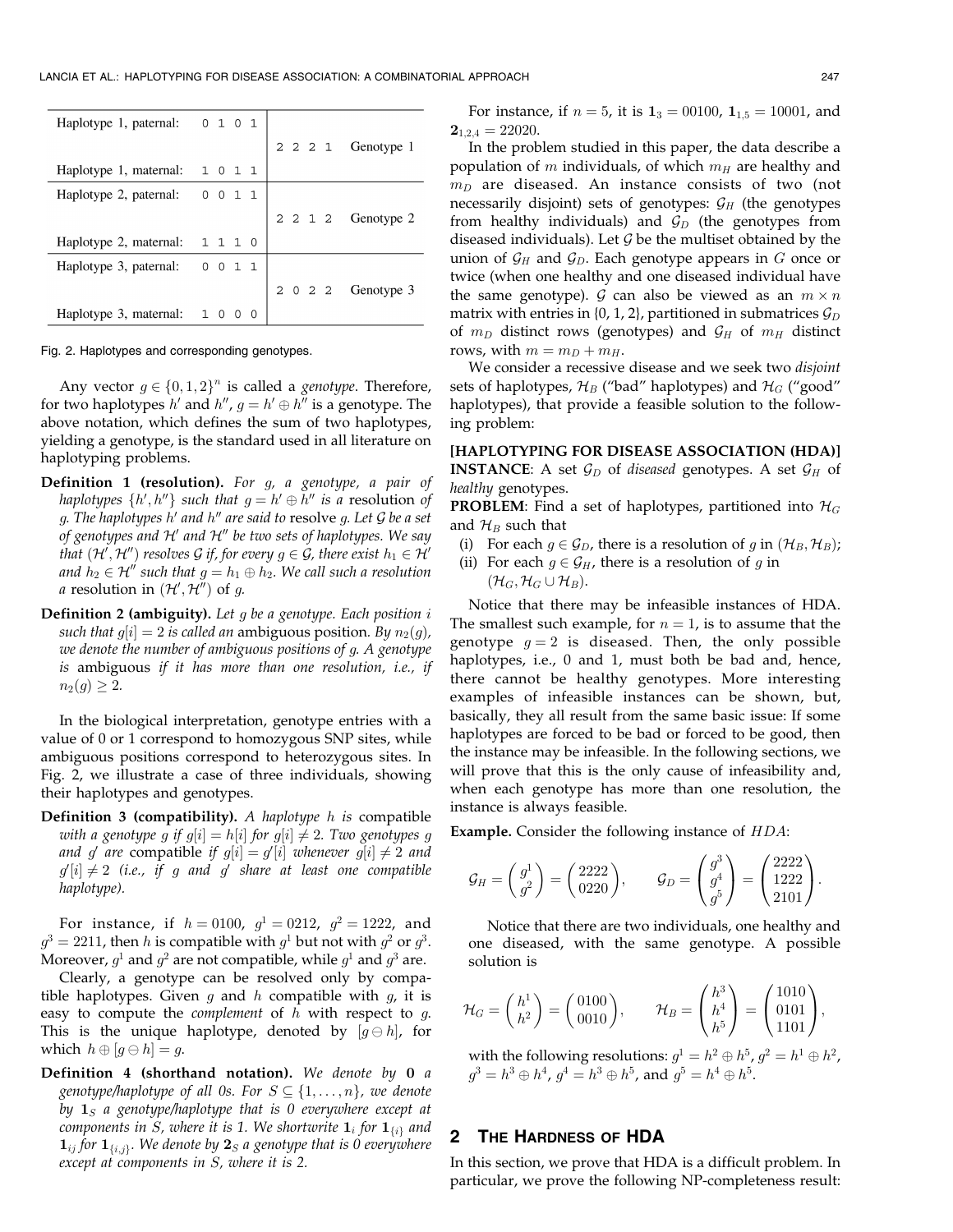Theorem 1. Problem HDA is NP-complete even when restricted to instances in which  $\mathcal{G}_D$  and  $\mathcal{G}_H$  are disjoint.

The proof is based on a reduction from 3SAT, which was shown to be NP-complete in [4].

Let  $\langle U, C \rangle$  be an instance of 3SAT, where  $U =$  $\{u_1, u_2, \ldots, u_n\}$  is a finite set of Boolean variables and  $\mathcal{C} =$  $C_1, C_2, \ldots, C_m$  is a collection of clauses, each containing precisely three literals over  $U$ . A literal over  $U$  is either a variable  $u_i$  in U (positive literal) or its negation  $\overline{u}_i$  (negated literal). In 3SAT, we are asked to find whether there exists a truth assignment  $\Phi: U \mapsto \{true, false\}$  such that each clause in  $\mathcal C$  contains at least one literal that evaluates to  $true$  under  $\Phi$ .

Given the 3SAT-instance  $\langle U, \mathcal{C} \rangle$ , we construct an instance of HDA as follows:

We introduce one SNP for each literal over  $U$  so that there is a one-to-one correspondence between  $U :=$  $\{u_1,\overline{u}_1,u_2,\overline{u}_2,\ldots,u_n,\overline{u}_n\}$  and the SNPs in the constructed instance of HDA. In our intended interpretation of the reduction, a literal  $\hat{u}_i \in U$  should be read as true if and only if the haplotype  $1_{\{\hat{u}_i\}}$  is in  $\mathcal{H}_B$ . It remains to be specified how to define  $G_D$  and  $G_H$ . First, the genotype 0 is placed in  $\mathcal{G}_D$ . Next, for each  $i = 1, 2, \ldots, n$  and so as to enforce that at most one of the two literals  $u_i$  and  $\overline{u}_i$  can carry the *true* value, we place the genotype  $1_{\{u_i, \overline{u}_i\}}$  in  $\mathcal{G}_D$ and the genotype  $2_{\{u_i, \overline{u}_i\}}$  in  $\mathcal{G}_H$ . Finally, for each  $c =$  $1, 2, \ldots, m$  and assuming that  $\hat{u}_i$ ,  $\hat{u}_j$ , and  $\hat{u}_k$  are the three literals occurring in clause  $C_c$ , in order to represent the constraint that at least one of these three literals should evaluate to *true*, we place the genotype  $2_{\{\hat{u}_i,\hat{u}_j,\hat{u}_k\}}$  in  $\mathcal{G}_D$ and the genotype  $\mathbf{1}_{\{\hat{u}_i,\hat{u}_i,\hat{u}_k\}}$  in  $\mathcal{G}_H$ .

The description of the reduction is complete. It should be clear that the reduction can be performed in polynomial time.

The following two lemmas conclude our NP-completeness proof:

- **Lemma 2.** Assume that  $\langle U, C \rangle$  admits a satisfying truth assignment. Then, the instance  $\langle \mathcal{G}_D, \mathcal{G}_H \rangle$  of the HDA constructed above is a Yes instance.
- **Proof.** Let  $\Phi$  be a satisfying truth assignment. First, place 0 in  $\mathcal{H}_B$ . Next, for each  $i = 1, 2, \ldots, n$ , place  $\mathbf{1}_{\{u_i, \overline{u}_i\}}$  in  $\mathcal{H}_B$ . Moreover, if  $\Phi(u_i) = true$ , then place  $\mathbf{1}_{\{u_i\}}$  in  $\mathcal{H}_B$ and  $\mathbf{1}_{\{\overline{u}_i\}}$  in  $\mathcal{H}_G$ ; otherwise, do the contrary. For each  $c = 1, 2, \ldots, m$ , where  $\hat{u}_i$ ,  $\hat{u}_j$ , and  $\hat{u}_k$  are the three literals occurring in clause  $C_c$ , and assuming that  $\Phi(\hat{u}_i) = true$  as we can also do by possibly renaming the three literals (and remembering that  $\Phi$  is a satisfying truth assignment), place  $1_{\{\hat{u}_j,\hat{u}_k\}}$  in  $\mathcal{H}_B$  and  $1_{\{\hat{u}_i,\hat{u}_j,\hat{u}_k\}}$  in  $\mathcal{H}_G$ . The reader is invited to check that  $(\mathcal{H}_B, \mathcal{H}_B)$  resolves  $\mathcal{G}_D$  and  $(\mathcal{H}_G, \mathcal{H}_G \cup \mathcal{H}_B)$  resolves  $\mathcal{G}_H$ . Moreover,  $\mathcal{H}_G$  and  $\mathcal{H}_B$  are disjoint.
- **Lemma 3.** Assume that the instance  $\langle \mathcal{G}_D, \mathcal{G}_H \rangle$  of the HDA constructed above is a Yes instance. Then, the 3SAT-instance  $\langle U, C \rangle$  we started from admits a satisfying truth assignment.
- **Proof.** Let  $\mathcal{H}_G$  and  $\mathcal{H}_B$  be two disjoint haplotype sets such that  $(\mathcal{H}_B, \mathcal{H}_B)$  resolves  $\mathcal{G}_D$  and  $(\mathcal{H}_G, \mathcal{H}_G \cup \mathcal{H}_B)$  resolves  $G_H$ . Clearly,  $0 \in \mathcal{H}_B$  since  $0 \in \mathcal{G}_D$ . Similarly, since  $\mathbf{1}_{\{u_i,\overline{u}_i\}} \in \mathcal{G}_D$ ,  $\mathbf{1}_{\{u_i,\overline{u}_i\}} \in \mathcal{H}_B$  for every  $i = 1, 2, \ldots, n$ . Since

 $2_{\{u_i,\overline{u_i}\}} \in \mathcal{G}_H$ , both  $1_{\{u_i\}}$  and  $1_{\{\overline{u_i}\}}$  belong to  $\mathcal{H}_G \cup \mathcal{H}_B$ and at least one of them belongs to  $\mathcal{H}_G$ . Consider the truth assignment  $\Phi: U \mapsto \{true, false\}$  defined by  $\Phi(u_i) = true$  if and only if  $\mathbf{1}_{\{\overline{u}_i\}} \in \mathcal{H}_G$ . We claim that  $\Phi$  is a satisfying truth assignment. Indeed, consider the generic clause  $C_c$  and let  $\hat{u}_i$ ,  $\hat{u}_j$ , and  $\hat{u}_k$  be the three literals occurring in  $C_c$ . Clearly,  $\mathbf{1}_{\{\hat{u}_i,\hat{u}_i,\hat{u}_k\}} \in \mathcal{H}_G$  since  $\mathbf{1}_{\{\hat{u}_i,\hat{u}_j,\hat{u}_k\}} \in \mathcal{G}_H$ . Since  $\mathbf{2}_{\{\hat{u}_i,\hat{u}_j,\hat{u}_k\}} \in \mathcal{G}_D$ , it must hold that, for at least one of these three literals, say,  $\hat{u}_i$ , we have  $\mathbf{1}_{\{\hat{u}_i\}}$ ,  $\mathbf{1}_{\{\hat{u}_i,\hat{u}_k\}} \in \mathcal{H}_B$ . Without loss of generality, let  $\mathbf{1}_{\{\hat{u}_i\}} \in$  $\mathcal{H}_B$  and, from our assignment rule above, it follows that  $\Phi(\neg \hat{u}_i) = false$ . We have thus argued that, in each clause  $C_c$ , there is at least one literal  $\hat{u}_i$  such that  $\Phi(\hat{u}_i) = \textit{true}$ , that is,  $\Phi$  is a satisfying truth assignment, as claimed.  $\Box$ 

## 3 POLYNOMIALLY SOLVABLE INSTANCES OF HDA 3.1 All Genotypes with at Least Two Heterozygous Sites

The following theorem says that all instances are feasible, except when some genotypes have only one resolution.

- **Theorem 4.** Assume that, for each genotype  $g \in \mathcal{G}$ ,  $n_2(g) \geq 2$ . Then, the instance is feasible and a feasible solution can be readily obtained.
- Proof. Let us divide the set of all possible haplotypes into three classes,  $\mathcal{H}_0$ ,  $\mathcal{H}_1$ , and  $\mathcal{H}_2$ , depending on the remainder in the sum of the bits divided by three. More formally,

$$
\mathcal{H}_i = \left\{ h : \left( \sum_{i=1}^n h_i \right) \mod 3 = i \right\}, \quad \text{for } i = 0, 1, 2. \quad (1)
$$

Similarly, divide all of the genotypes into three classes and define  $\mathcal{G}_0$ ,  $\mathcal{G}_1$ , and  $\mathcal{G}_2$  as follows:

$$
\mathcal{G}_i = \{ g \in \mathcal{G} : n_2(g) \bmod 3 = i \}. \tag{2}
$$

We first describe how to resolve genotypes that have  $2 \leq n_2(q) \leq 4$  and, then, we show how the same type of solution can be applied to all genotypes. The main idea is the following: We are going to make all haplotypes in  $\mathcal{H}_0$ good. We then need to show that, for each healthy genotype, there is a resolution that uses at least a haplotype in  $\mathcal{H}_0$  and, for each diseased genotype, there is a resolution that does not use a haplotype in  $\mathcal{H}_0$ .

For a genotype g, let us define  $h(g)$  as the haplotype obtained by replacing each 2 in  $g$  with a 0. Given a  $g$  with  $2 \le n_2(g) \le 4$ , each resolution will consist of two haplotypes h' and h'' that "contain"  $\tilde{h}(g)$  and of which one has  $k$  more 1s and the other has  $n_2(g)-k$  more 1s than  $h(g)$  does. Depending on g, all of the possibilities for the pair  $\{k, n_2(g) - k\}$  are described in Table 1.

Notice that there is always a resolution in which we can add 0, 1, or 2 (modulo 3) to the parity of  $h(g)$  and, hence, we can make the resulting haplotype belong to any class  $\mathcal{H}_i$  we want. Furthermore, notice that there is always a resolution that skips, in both haplotypes, adding 0, 1, or 2 to the parity of  $h(g)$  and, hence, we can make the resulting haplotypes *not* belong to any class  $\mathcal{H}_i$  we want.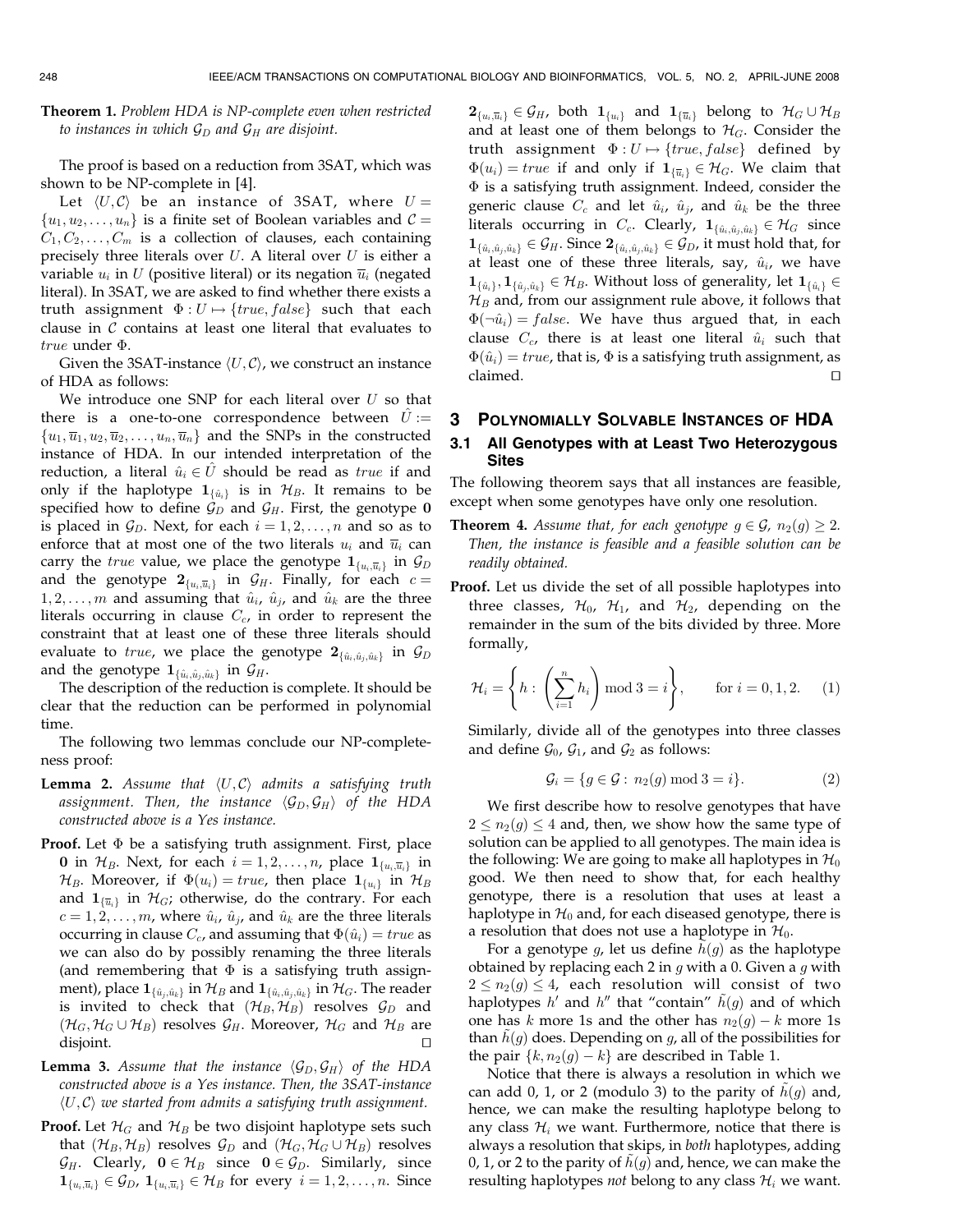TABLE 1 Resolutions Sorted by the Number of 1s They Introduce

| num. 2s      | $\boldsymbol{k}$ | $n_2(g)-k$ | mod 3          |     |
|--------------|------------------|------------|----------------|-----|
| $n_2(g) = 2$ | 0                | 2          | 0 <sub>2</sub> | (a) |
|              | 1                |            | 11             | (b) |
| $n_2(g) = 3$ | 0                | 3          | 0 <sub>0</sub> | (c) |
|              | 1                | 2          | 12             | (d) |
|              | 0                |            | 0 <sub>1</sub> | (e) |
| $n_2(g) = 4$ | 1                | 3          | 10             | (f) |
|              | $\overline{2}$   | 2          | 22             | (g) |

In particular, Table 2 shows how we should resolve the genotypes.

Table 2 should be read as follows: For each genotype g, we locate the row that corresponds to the parity classes of g and of  $h(g)$  and the column that corresponds to g being healthy or diseased. Then, the table returns a letter that identifies one of the six ways of resolving the genotype described in Table 1. For example, assume that  $g = 0212111$  is a healthy genotype. Then,  $g \in \mathcal{G}_2$  (since  $n_2(q) = 2$ ) and  $h(q) = 0010111 \in \mathcal{H}_1$  so that g should be resolved in the (a) way, i.e., creating two haplotypes of which, in one, we replace the two 2s with two 0s (obtaining 0010111) and, in the other, we replace them with two 1s (obtaining 0111111).

We now verify that the solution obtained by declaring all haplotypes in  $\mathcal{H}_0$  good is feasible. Note that, for each healthy genotype, whenever  $h(g) \in \mathcal{H}_0$ , we always choose a resolution that adds zero 1s in one of the haplotypes, i.e., one of the resolving haplotypes is  $h(g)$  itself. If, on the other hand,  $h(g) \notin H_0$ , we choose a resolution that adds to the parity of  $h$  the number of bits needed to obtain a haplotype in  $H_0$ . As far as the diseased genotypes are concerned, as we said before, there is always a resolution that, in both haplotypes created, does not add  $i$  to the parity of  $\tilde{h}(g)$  (where  $i = 0, 1, 2$ ). Therefore, if  $\tilde{h}(g)$ belongs to, say,  $\mathcal{H}_{i}$ , we need to *not* add to its parity  $3 - j$ ; otherwise, we would get a haplotype in  $\mathcal{H}_0$ . However, we can always do this, and how to do it is reported in the table.

Finally, consider the general case of g with  $n_2(q) > 4$ . Then, assume that  $n_2(g) = 3p + q$ , with  $2 \le q \le 4$ , so that  $g \in \mathcal{G}_q$ . Then, replace a set S of 3p 2s in g with 1s, obtaining  $g'$ , and solve  $g'$ , with  $n_2(g') = q$ . This yields a solution that has two haplotypes  $h'$  and  $h''$  such that  $g' = h' \oplus h''$ . Let  $h^0$  be obtained by h' by replacing the  $3p$  1s in h' with 0s. Note that the parity of  $h^0$  and h' modulo 3 is the same. Using  $h^0$  in place of  $h'$ , we have a resolution of g, i.e.,  $g = h^0 \oplus h''$ .

#### 3.2 Compatible Genotypes

Next, we present a second condition for polynomial-time feasibility.

**Theorem 5.** Assume that all genotypes in  $G$  are mutually compatible. Then, the problem is polynomially solvable.

TARIF<sub>2</sub> How to Resolve the Genotypes

| num. $2s$             |                                  | healthy | diseased |
|-----------------------|----------------------------------|---------|----------|
| $g \in \mathcal{G}_2$ | $\tilde{h}(g) \in \mathcal{H}_0$ | (a)     | (b)      |
|                       | $\tilde{h}(q) \in \mathcal{H}_1$ | (a)     | (b)      |
|                       | $\tilde{h}(g)\in\mathcal{H}_2$   | (b)     | (a)      |
| $g \in \mathcal{G}_0$ | $\tilde{h}(g) \in \mathcal{H}_0$ | (c)     | (d)      |
|                       | $\tilde{h}(g) \in \mathcal{H}_1$ | (d)     | (c)      |
|                       | $\tilde{h}(g) \in \mathcal{H}_2$ | (d)     | (c)      |
| $q \in \mathcal{G}_1$ | $\tilde{h}(g) \in \mathcal{H}_0$ | (e,f)   | (g)      |
|                       | $\tilde{h}(g) \in \mathcal{H}_1$ | (g)     | (e,f)    |
|                       | $h(q) \in \mathcal{H}_2$         | (e,f)   | (g)      |

Proof. Since all genotypes are mutually compatible, we can assume (possibly after swapping the 1s into 0s along some columns) that the matrix  $G$  has only entries in  $\{0, 2\}$ . Two possibilities arise: Either each row of  $\mathcal{G}_D$  has two or more 2s or there exists a row in  $\mathcal{G}_D$  with less than two 2s. In the first case, there is a trivial solution: Declare the haplotype 0 good and all other haplotypes bad; we can then resolve each genotype in  $G_H$  with a pair that uses 0 and each genotype in  $\mathcal{G}_D$  with a pair that does not use 0.

Now, consider the case in which a nonempty set  $B_1$  of rows of  $\mathcal{G}_D$  has one or no 2s in each row. Let L be the set of columns where nonzeros appear in these rows. Call these the *left* columns and the other columns are the *right* columns. Note that each row in  $B_1$  has a unique resolution and that the forced resolving haplotypes must be bad. Furthermore, each resolution of this type contains the haplotype 0. Without loss of generality, we replace each diseased genotype in  $B_1$  with the haplotypes that it implies. This way, each diseased genotype has zero or at least two 2s and zero or exactly one 1. We now decompose the data into (at most) six parts:  $B_1$ ,  $B_0$ , and  $B_2$  will be a partition of  $\mathcal{G}_D$  and  $G_1$ ,  $G_0$ , and  $G_2$  will be a partition of  $\mathcal{G}_H$ . The partition of  $\mathcal{G}_D$  is described as follows:  $B_1$  has already been defined.  $B_0$ contains all rows of  $\mathcal{G}_D$  that have all of their 2s in left columns (note that this implies that each row in  $B_0$  has at least two 2s in left columns).  $B_2$  contains all rows of  $\mathcal{G}_D$ that have at least one 2 in a right column (and, in case of precisely one single 2 in a right column, there is also a 2 in a left column by definition of  $L$ ).

As for  $\mathcal{G}_H$ , the partition is described as follows: Note that, for each genotype  $g \in \mathcal{G}_h$ , it must be that  $n_2(g) > 1$ ; otherwise, there is no feasible solution. In  $G_1$ , we put all of the rows that have a single 2. Note that none of these rows should have its 2 in a left column; otherwise, the problem is infeasible (the unique resolution of the row would have both haplotypes in  $B_1$  and is hence bad). In  $G_0$ , we put the rows of  $\mathcal{G}_H$  that have all of their 2s in the left columns (this implies that each row in  $G_0$  has at least two 2s in left columns). Finally, in  $G_2$ , we put the remaining rows (that have at least a 2 in a right column). See Fig. 3.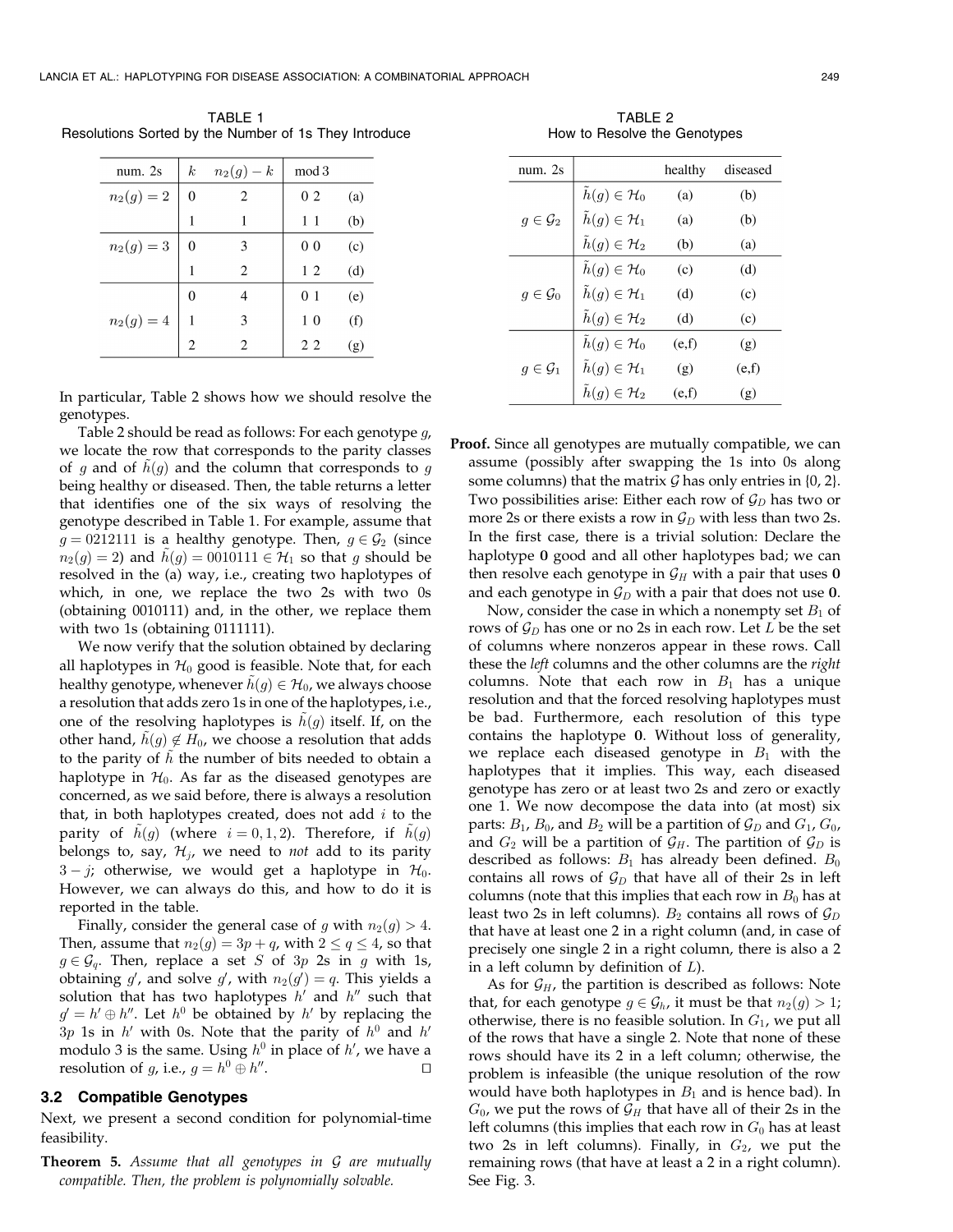

Fig. 3. The generic decomposition. Submatrices labeled XX can contain any type of rows made of 0s and 2s.

Now, resolve the instance as follows: For the diseased, for each  $g \in \mathcal{G}_D$ , if  $g \in B_1$ , g is resolved as  $g \oplus g$ ; if  $g \in B_0$ and g has exactly two 2s, say, in positions  $i$  and  $j$ , then resolve  $g$  as  $\mathbf{1}_i \oplus \mathbf{1}_j.$  In all of the remaining cases, resolve  $g$ as  $\mathbf{0} \oplus [g\ominus \mathbf{0}].$  For the healthy: For each  $g\in G_1$ , say,  $g=\mathbf{2}_i$ , resolve g as  $0 \oplus 1_i$  and declare  $1_i$  good; for each  $g \in G_0$ , let  ${i, j}$ ,  $i \neq j$ , be two left columns in which g has a 2. Then, resolve  $g = \mathbf{1}_{ij} \oplus [g \ominus \mathbf{1}_{ij}]$  and declare  $\mathbf{1}_{ij}$  good. Finally, for each  $g \in G_2$ , say, ghas a nonzero in right column i, resolve g as  $g = \mathbf{1}_i \oplus [g\ominus \mathbf{1}_i]$  and declare  $\mathbf{1}_i$  good.

We now argue that the solution proposed is feasible. By construction, the bad haplotypes are defined as follows: They either have no 1s or have exactly one 1in a left column (haplotypes created from  $B_1$  and haplotypes created from rows of  $B_0$  with exactly two 2s in left columns), they have three or more 1s, all in left columns (haplotypes created from rows of  $B_0$  with more than two 2s), or they have at least two 1s, of which at least one is in a right column (haplotypes created from  $B_2$ ).

Now, each healthy genotype that is not in  $G_0$  has at least one haplotype in its resolution with exactly one 1 and, furthermore, this 1 is in a right column. Since the only bad haplotypes with exactly one 1 have the 1 in a left column, they cannot conflict with the resolution.

Therefore, the only possibility for a conflict comes from healthy genotypes in  $G_0$ . Note that such a genotype is resolved by using a haplotype that has exactly two 1s, both in left columns. However (see above), there is no bad haplotype that has exactly two 1s, both in left columns. Hence, there is no conflict possible.  $\Box$ 

#### 3.3 Preprocessing

As we have shown in Section 2, HDA is NP-complete, so there can be instances whose feasibility is hard to verify. Because of Theorem 4, these instances must have some forced haplotypes in each solution (caused by nonambiguous genotypes). We should then start any attempt to determine the feasibility of a general instance in which there are nonambiguous genotypes with the following cascade of implications:

- 1. Let  $B$  and  $G$  be the set of forced bad and good haplotypes. Initially,  $B$  consists of all haplotypes compatible with genotypes in  $\mathcal{G}_D$  that have  $\langle 2 \rangle$ ambiguous sites. Similarly, G consists of all haplotypes compatible with genotypes in  $\mathcal{G}_H$  that have no ambiguous sites. Remove from  $\mathcal{G}_H$  and  $\mathcal{G}_D$  all genotypes used to derive  $B$  and  $G$ .
- 2. If  $B \cap G \neq \emptyset$ , then stop; the problem is infeasible. Otherwise, loop through 3-6 until, for a complete iteration, neither  $B$  nor  $G$  changes.
- 3. Let  $\mathcal{G}'$  be the subset of genotypes in  $\mathcal{G}_H$  that can be obtained as  $h \oplus h'$ , with  $h, h' \in B$ . If, for any  $g \in \mathcal{G}'$ , all of the compatible haplotypes are in  $B$ , stop; the problem is infeasible.
- 4. For all  $g \in \mathcal{G}'$  such that there exists only one haplotype  $h$  not in  $B$  compatible with  $g$ , put  $h$  in  $G$ and remove g from  $\mathcal{G}_H$ .
- 5. Let  $\mathcal{G}'$  be the subset of genotypes in  $\mathcal{G}_D$  that can be obtained as  $h \oplus h'$ , with  $h, h' \in G$ . If, for any  $g \in \mathcal{G}'$ , all of the possible resolutions use a haplotype that is in  $G$ , stop; the problem is infeasible.
- 6. For all  $g \in \mathcal{G}'$  such that there exists exactly one resolution  $h \oplus h'$  in which both h and h' are not in  $G$ , put h and h' in B and remove g from  $\mathcal{G}_D$ .

At the end of the cascade, either the problem has been declared infeasible or there are two sets  $B$  and  $G$  of bad and good haplotypes that must be fixed and all of the unsolved genotypes have a degree of freedom.

As a corollary of Theorem 4, we have that the problem is feasible as long as the haplotypes in  $B$  fall in suitable parity classes (e.g., the bad fixed haplotypes skip a certain class modulo 3, which we can then declare good and use to resolve the remaining healthy genotypes).

#### 4 CONCLUSIONS

Given a population affected by a genetic disease, it is expected that all haplotypes can be partitioned into working and faulty haplotypes (what we called "good" and "bad" in this paper). This is a biologically necessary condition for a solution to be correct and, as such, it has been posed as a combinatorial condition for the haplotyping problem. We have shown that it is NP-complete to satisfy this condition. Most importantly, however, we have shown that the partitioning condition alone is too weak to capture the essence of the genetic disease under study (it is hardly believable that a genetic illness is due to the sum of alleles being a multiple of 3... ). A contribution of our paper is that it proves that more constraints must be imposed in order for the solution to explain the genetic disease. For instance, it is usually required that a set of haplotypes derived from a set of genotypes either fits a perfect phylogeny or is of the smallest possible size, or both. Hence, we could require either of these conditions as an extra condition for HDA, thereby perhaps forbidding a mathematically correct (but biologically meaningless) solution such as that of Theorem 4. Another possible approach is the following: Assume that an HDA instance is feasible. We have seen that this may be due to the large degree of freedom given by heterozygous sites, which we used to give the "coloring" solution of Theorem 4. However,